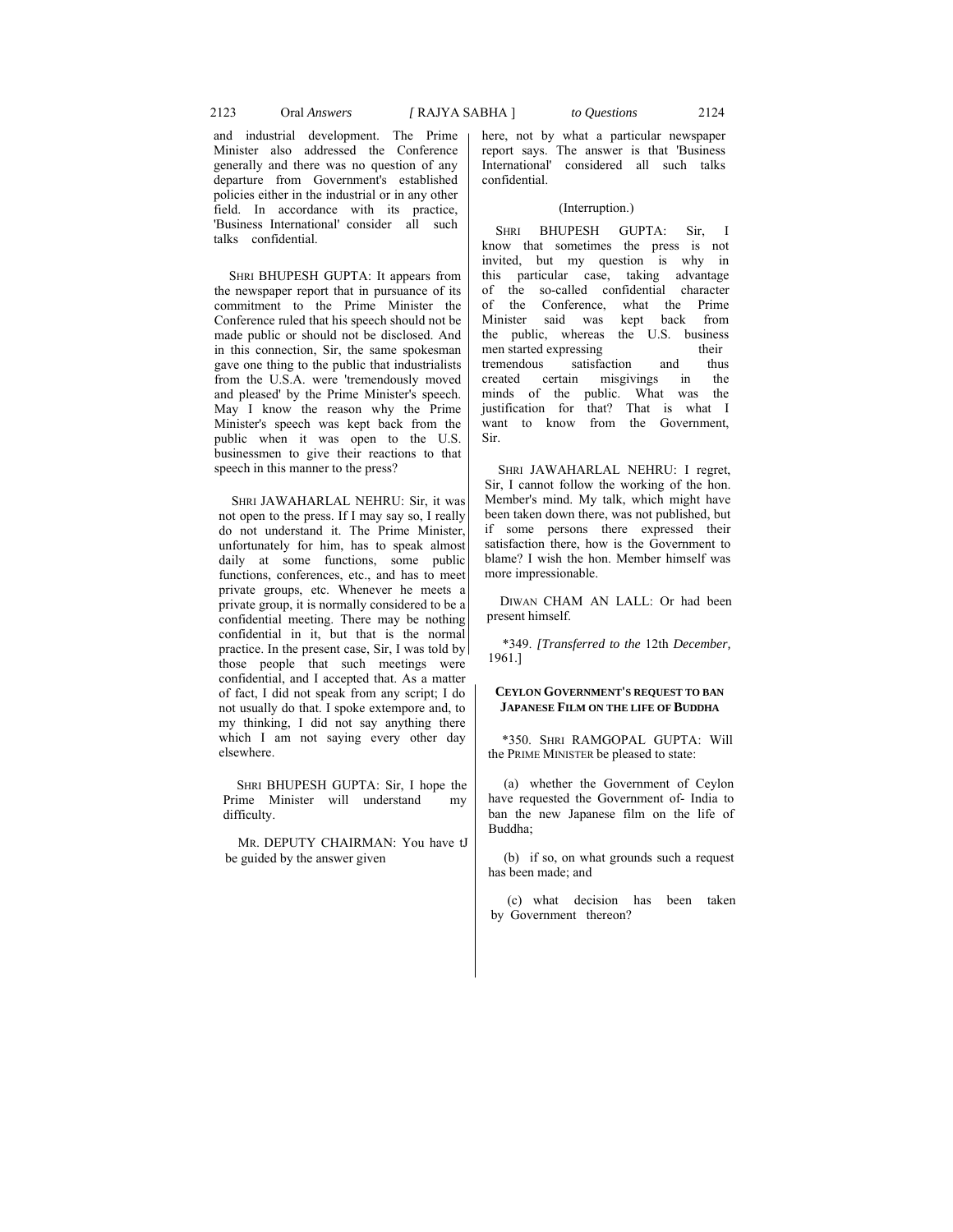THE MINISTER OF INFORMATION AND BROADCASTING (DR. B. V. KESKAR): (a) No, Sir.

(b) and (c) Do not arise.

SHRI RAMGOPAL GUPTA: I have read in the newspapers that the Ceylon Government has requested the Government of India to ban this film. Was it a wrong report by the press?

MR. DEPUTY CHAIRMAN: The answer is "No"

film was being shown or was on th» eve of being shown in Tokyo and that this film should not be allowed.

SHRIMATI SAVITRY DEVI NIGAM: May I know, Sir; if the hon. Minister thinks it advisable to express his own view regarding this opinion and whether this film is likely to be shown?

MR. DEPUTY CHAIRMAN: You are making a suggestion.

SHRI B. D. KHOBARAGADE; May I know, Sir, whether in view of the expressed by the